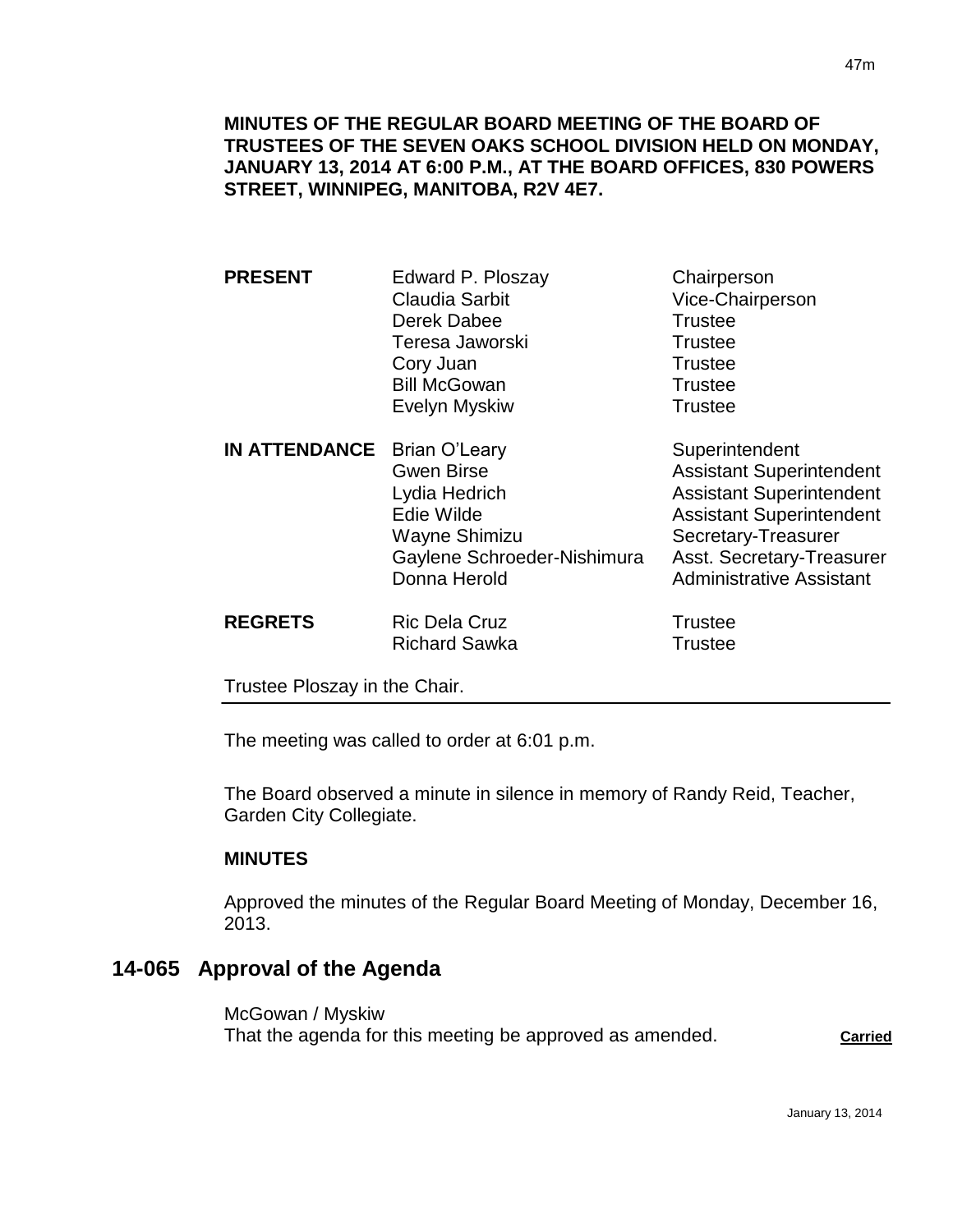# **14-066 Moved to Committee of the Whole at 6:04 p.m.**

Sarbit / Jaworski That the Board move into Committee of the Whole. **Carried**

Trustee Sarbit in the Chair.

# **OFFICER'S REPORTS**

■ Trustee Juan reported on the recent MSBA Regional meeting.

#### **SUPERINTENDENTS' PERSONNEL REPORT**

# **14-067 Superintendents' Personnel Report**

Jaworski / McGowan That the Superintendents' Personnel Report be ratified. **Carried**

#### ADMINISTRATIVE RESIGNATION

Marcel Bérubé gave notice of intent to resign effective June 27, 2014.

#### TEACHER APPOINTMENTS

Ralph Abetria was appointed to a full-time (1.00) Limited Teacher-General (Term) contract effective February 3, 2014 to June 27, 2014.

Joyce Aquino was appointed to a full-time (1.00) Limited Teacher-General (Term) contract effective January 6, 2014 to June 27, 2014.

Jackie Cunningham was appointed to a full-time (1.00) Limited Teacher-General (Term) contract effective January 6, 2014 to June 27, 2014.

Catherine Haworth was appointed to a full-time (1.00) Limited Teacher-General (Term) contract effective January 6, 2014 to June 27, 2014.

Leah Ross was appointed to a full-time (1.00) Limited Teacher-General (Term) contract effective November 8, 2013 to March 28, 2014.

Christy Sawatzky was appointed to a full-time (1.00) Limited Teacher-General (Term) contract effective January 6, 2014 to June 27, 2014.

Joan Suzuki was appointed to a full-time (1.00) Limited Teacher-General (Term) contract effective January 6, 2014 to June 27, 2014.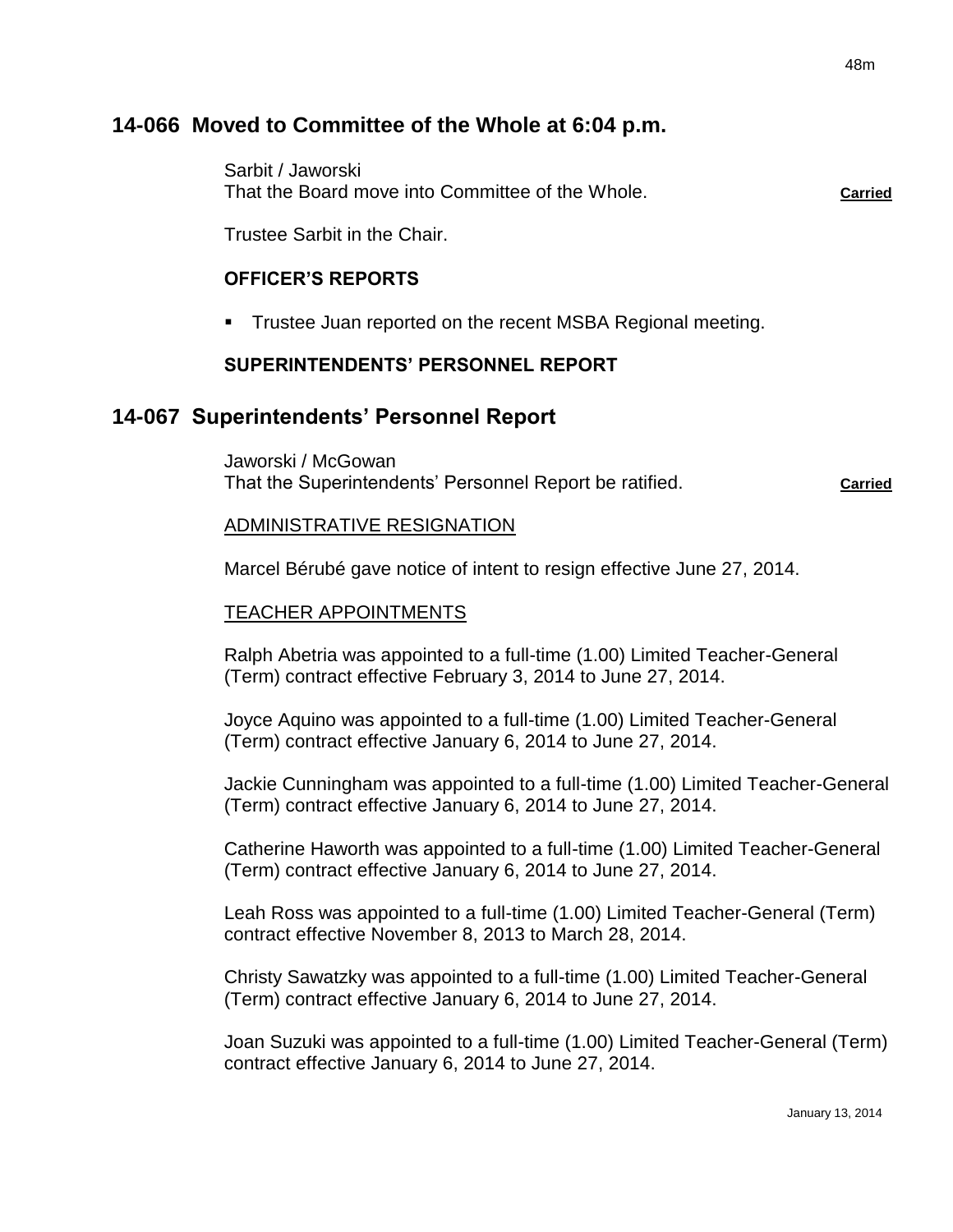Shabnam Siddiqui was appointed to a part-time (.67) Limited Teacher-General (Term) contract effective January 6, 2014 to January 31, 2014.

Shawn Wedge was appointed to a full-time (1.00) Limited Teacher-General (Term) contract effective January 6, 2014 to June 27, 2014.

#### SUBSTITUTE TEACHER APPOINTMENTS

The following teachers were appointed to Substitute Teacher contracts effective the 2013-2014 school year:

Amandeep Badhan Bonnie Hailstone Akanksha Jain Helen Lesser Shabnam Siddiqui

#### EDUCATIONAL ASSISTANT APPOINTMENT

Tracy Probetts was appointed to a part-time (3.25 hours per day) Educational Assistant position effective January 6, 2014.

# BUS DRIVER LEAVE OF ABSENCE

Rick Kaniuga was granted a full-time (1.00) leave of absence, without pay, effective December 9, 2013 to December 9, 2014.

#### STUDENT PARENT SUPPORT WORKER RESIGNATION

Jamie Michaels gave notice of intent to resign effective September 13, 2013.

# **SUPERINTENDENTS' REPORT**

The following matters were received as information:

- Meeting with Minister Allum.
- 2014-2015 Budget First Draft.

Trustee Ploszay in the Chair.

# **14-068 By-Law No. 6-2013**

#### Juan / Jaworski

Approved that By-Law No. 6-2013 for the purpose of borrowing the sum of \$5,720,900.00 Dollars for the purpose of the new dual K-8 Amber Trails School (\$5,533,200.00) and the 2012-13 Portable Classrooms at Arthur E. Wright, O.V.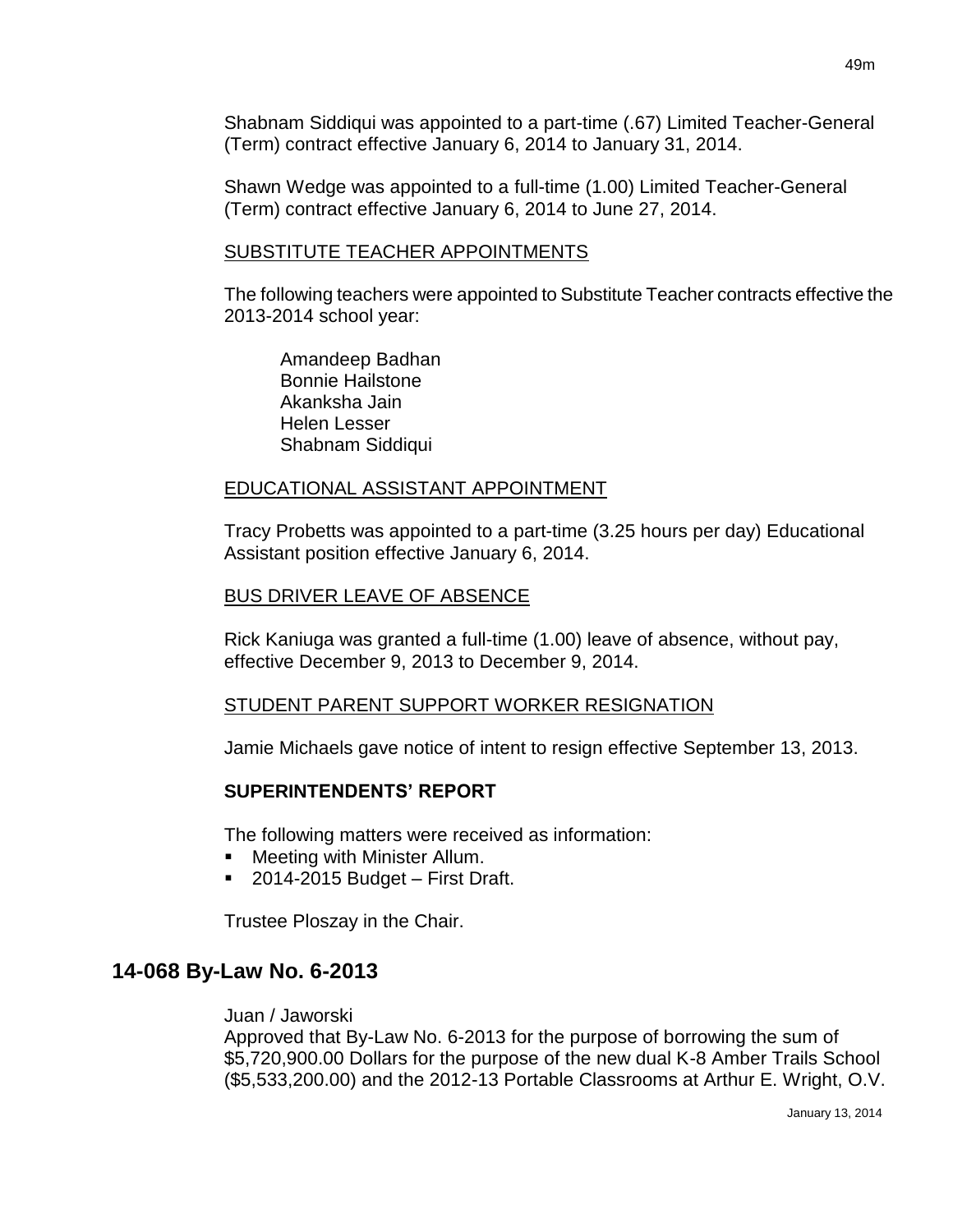Jewitt and James Nisbet Community Schools (\$187,700.00) be given second reading. **Carried**

# **14-069 By-Law No. 6-2013**

Sarbit / Dabee

Approved that By-Law No. 6-2013 for the purpose of borrowing the sum of \$5,720,900.00 Dollars for the purpose of the new dual K-8 Amber Trails School (\$5,533,200.00) and the 2012-13 Portable Classrooms at Arthur E. Wright, O.V. Jewitt and James Nisbet Community Schools (\$187,700.00) be given third and final reading, be signed and sealed. **Carried**

# **CONSENT AGENDA**

# **14-070 Consent Agenda**

Dabee / Jaworski That the Consent Agenda be approved. **Carried Carried Carried** 

#### Bockstael Construction Certificate of Payment No. 5

That Certificate of Payment No. 5 for the Maples Commons Addition project in the amount of \$348,671.86 be paid to Bockstael Construction Limited.

#### Statutory Holdback on Bockstael Construction Certificate of Payment No. 5

That the Statutory Holdback on Certificate of Payment No. 5 for the Maples Commons Addition project in the amount of \$26,924.47 be paid to the SOSD/Bockstael-449-Maples Commons account.

#### Bockstael Construction Certificate of Payment No. 8

That Certificate of Payment No. 8 for the Amber Trails School project in the amount of \$635,208.46 be paid to Bockstael Construction Limited.

#### Statutory Holdback on Bockstael Construction Certificate of Payment No. 8

That the Statutory Holdback on Certificate of Payment No. 8 for the Amber Trails School project in the amount of \$49,050.85 be paid to the SOSD/Bockstael Construction account.

#### Fiber.CA Invoice No. 2013-02-15-04

That Invoice No. 2013-02-15-04 for the Divisional Fiber Network project in the amount of \$5,376.00 be paid to Fiber.CA.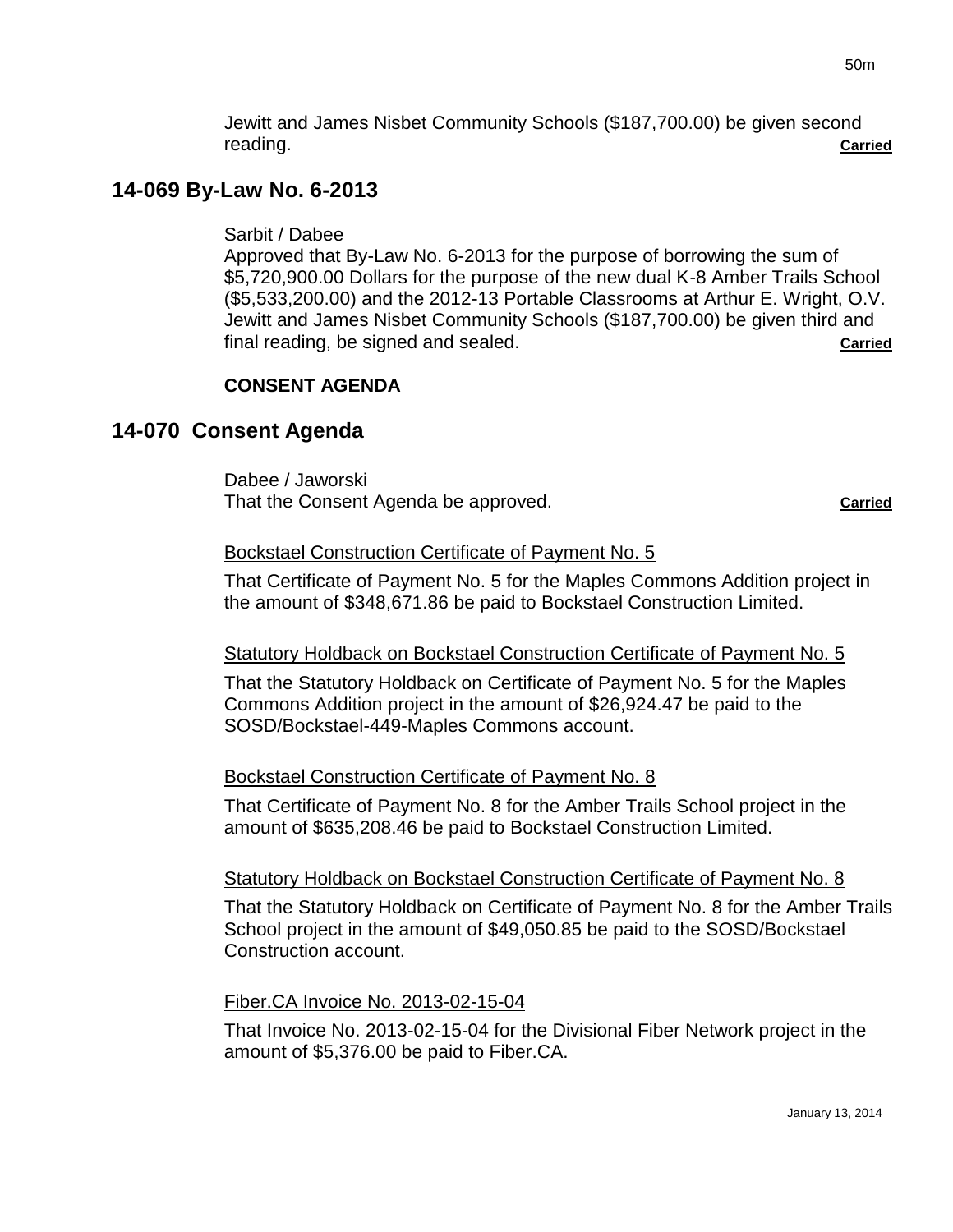# Fiber.CA Invoice No. 2013-08-28-01HDBK

That the balance of Invoice No. 2013-08-28-01 for the Divisional Fiber Network project in the amount of \$101,272.50 be paid to Fiber.CA.

# Gardon Construction Ltd. Certificate of Payment No. 5 Holdback Release

That the Statutory Holdback in relation to the 2013 Portable Classrooms at Belmont and West St. Paul Schools project in the amount of \$47,247.26 plus GST and accumulated interest be paid to Gardon Construction Ltd., subject to the approval of the Board's solicitor.

# Gateway Construction and Engineering Ltd. Certificate of Payment No. 3

That Certificate of Payment No. 3 for the Victory Site Day Care project in the amount of \$233,378.74 be paid to Gateway Construction and Engineering Ltd.

### Statutory Holdback on Gateway Construction and Engineering Ltd. Certificate of Payment No. 3

That the Statutory Holdback on Certificate of Payment No. 3 for the Victory Site Day Care project in the amount of \$18,021.53 be paid to the SOSD/Gateway-441-Victory Day Care account.

# Loewen Mechanical Ltd. Certificate of Payment No. 7

That Certificate of Payment No. 7 for the Maples Collegiate Geothermal project in the amount of \$20,720.00 be paid to Loewen Mechanical Ltd.

#### Statutory Holdback on Loewen Mechanical Ltd. Certificate of Payment No. 7

That the Statutory Holdback on Certificate of Payment No. 7 for the Maples Collegiate Geothermal project in the amount of \$1,500.00 be paid to the SOSD/Loewen Mech-448 Maples Geothermal account.

#### Master Roofing Ltd. Certificate of Payment No. 8

That Certificate of Payment No. 8 for the Maples Collegiate Roof Phase 2 project in the amount of \$73,329.38 be paid to Master Roofing Ltd.

# Statutory Holdback on Master Roofing Ltd. Certificate of Payment No. 8

That the Statutory Holdback on Certificate of Payment No. 8 for the Maples Collegiate Roof Phase 2 project in the amount of \$5,662.50 be paid to the SOSD/Master Roof-447 Maples Roof Phase 2 account.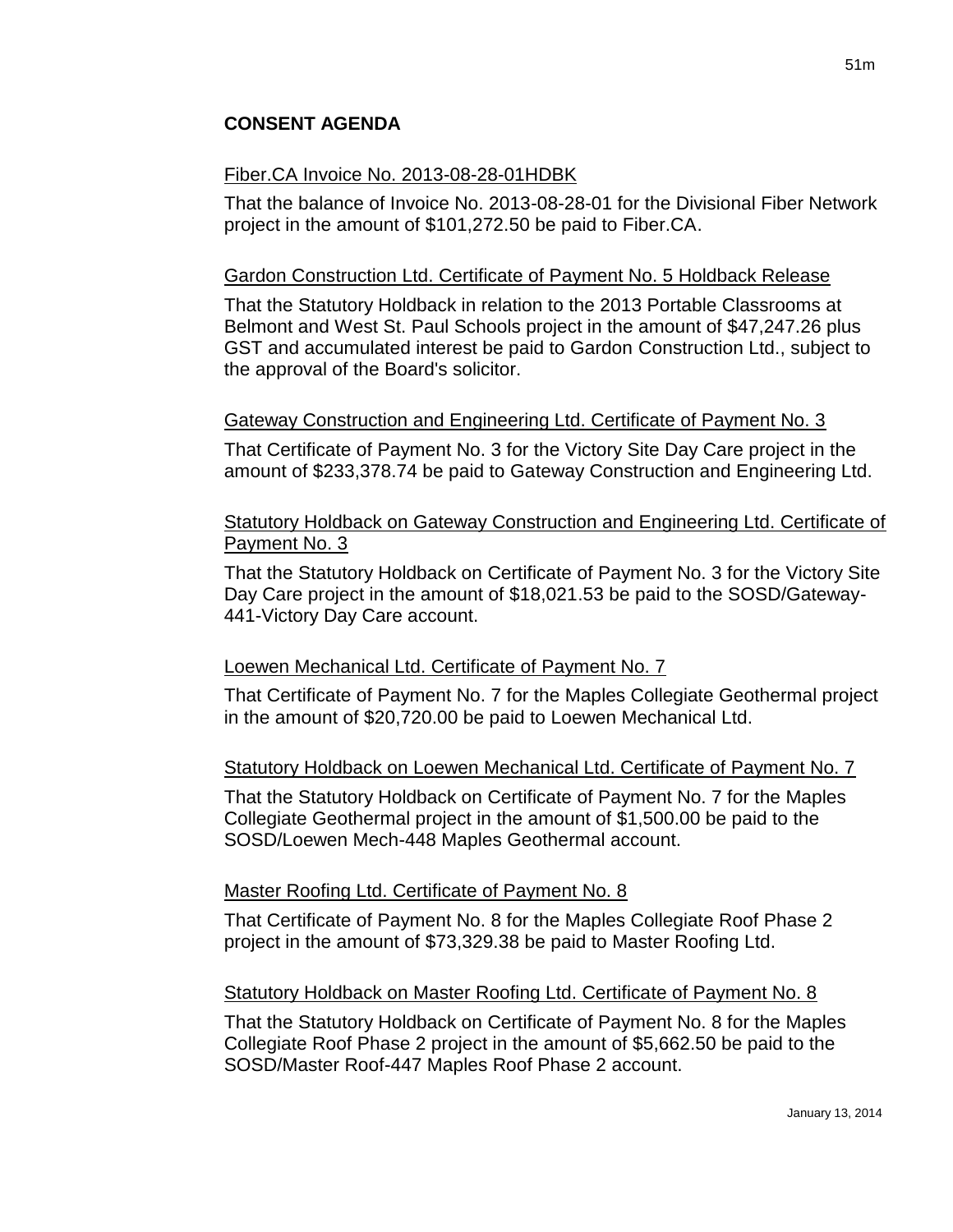# **CONSENT AGENDA**

#### Master Roofing Ltd. Certificate of Payment No. 9

That Certificate of Payment No. 9 for the Maples Collegiate Roof Phase 2 project in the amount of \$113,126.63 be paid to Master Roofing Ltd.

#### Statutory Holdback on Master Roofing Ltd. Certificate of Payment No. 9

That the Statutory Holdback on Certificate of Payment No. 9 for the Maples Collegiate Roof Phase 2 project in the amount of \$8,735.65 be paid to the SOSD/Master Roof-447 Maples Roof Phase 2 account.

#### MCM Architects Inc. Invoice No. 5577

That Invoice No. 5577 for the Victory Site Day Care project in the amount of \$3,341.99 be paid to MCM Architects Inc.

#### Number Ten Architectural Group Invoice No. 12497

That Invoice No. 12497 for the Maples Collegiate Commons Addition project in the amount of \$9,090.19 be paid to Number Ten Architectural Group.

#### Number Ten Architectural Group Invoice No. 12752

That Invoice No. 12752 for the Maples Collegiate Commons Addition project in the amount of \$9,069.47 be paid to Number Ten Architectural Group.

#### Number Ten Architectural Group Invoice No. 12761

That Invoice No. 12761 for the Elwick Elevator and Grooming Room project in the amount of \$3,089.30 be paid to Number Ten Architectural Group.

#### Number Ten Architectural Group Invoice No. 12762

That Invoice No. 12762 for the Edmund Partridge Elevator and Grooming Room project in the amount of \$5,108.19 be paid to Number Ten Architectural Group.

#### Prairie Architects Inc. Invoice No. 4212

That Invoice No. 4212 for the Amber Trails School project in the amount of \$14,207.01 be paid to Prairie Architects Inc.

#### QCA Building Envelope Ltd. Invoice No. 343

That Invoice No. 343 for the Amber Trails School project in the amount of \$945.00 be paid to QCA Building Envelope Ltd.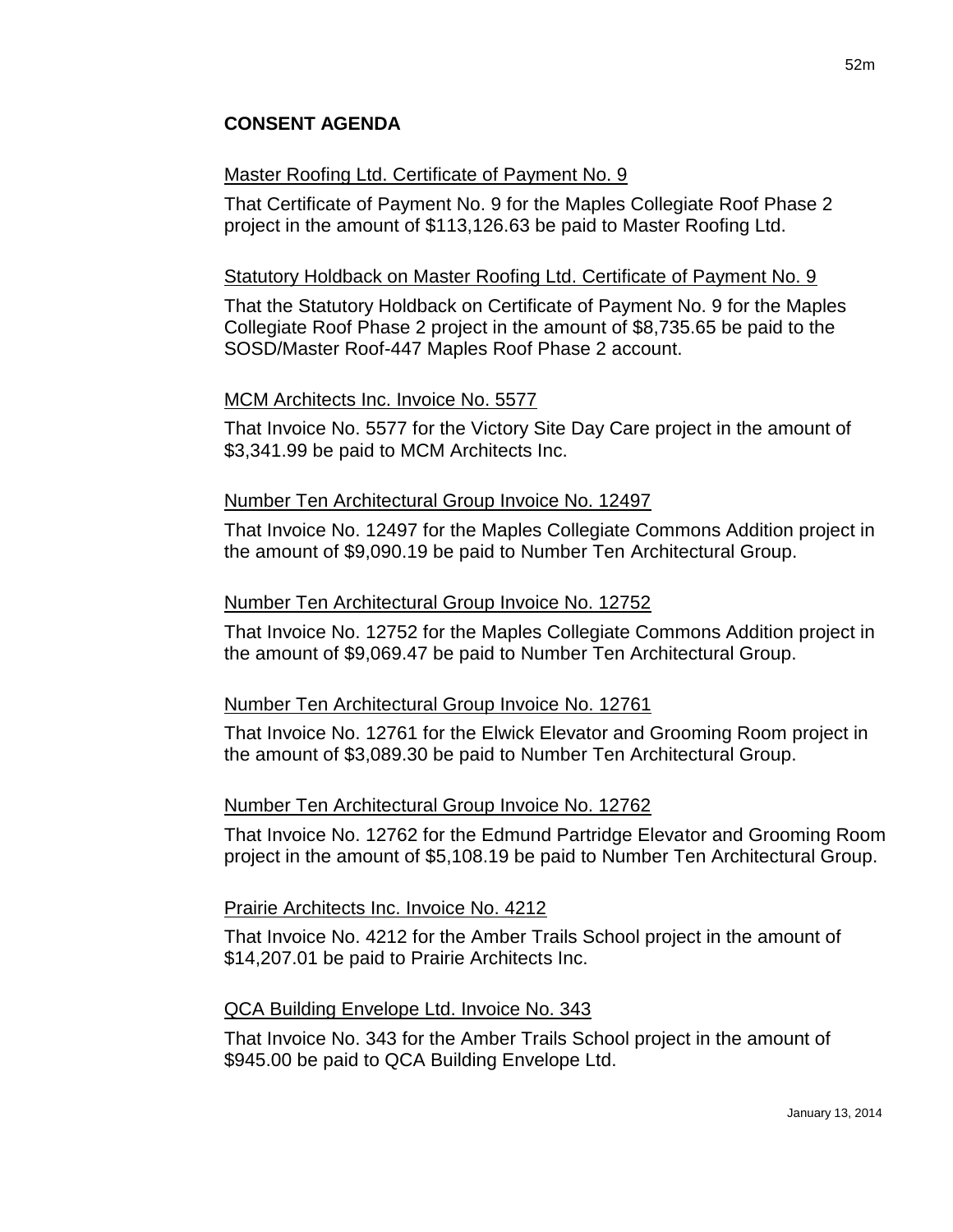# **CONFERENCE REPORTS**

Adair Warren, Principal, Met School. Big Picture Conference, Depth of Field: Leadership in Focus, December 11 to 13, 2013, Philadelphia, Pennsylvania.

# **ITEMS OF INFORMATION**

- Trustee Sarbit discussed Sudden Impact Concussions in High School Sports.
- Trustee Derek recommended that the Board forward a Resolution to the Manitoba School Boards Association regarding Railway Track Safety Protocol.
- **Trustee Juan discussed weather related work attendance.**

# **CORRESPONDENCE**

- Honourable James Allum, Minister of Education and Advanced Learning. Amber Trails School Functional Program re-assessed and increased to accommodate projected enrollment and implementation of smaller class size initiative.
- Manitoba Education and Advanced Learning. Smaller Classes Capital Planning - New/Additional Early Years Programming.
- David Johnson, Chair of the Board, Pembina Trails School Division. Snow Clearing priority for Schools in Pembina Trails School Division.
- B.W. Sacher, Director of Public Works, City of Winnipeg. Reduced Speed Limits in School Zones.
- Darryl Gervais, Director, Manitoba Education and Advanced Learning. Release of *Music Month: Celebrating Music in Manitoba Schools - April 2014.*
- Wendy Bloomfield, Board Chairperson, Rivière Seine River. Concerns regarding potential changes in snow clearing by the City of Winnipeg.
- **Treaty Education Initiative.**
- Reading Council of Greater Winnipeg. "I Love to Read" month theme for 2014 - incorporating science and mathematics into literacy.
- Community Legal Education Association. Law Conference: Youth Criminal Justice Act and other issues related to youth and the law.
- Floyd Martens, President, Manitoba School Boards Association. Manitoba School Boards Association's concerns regarding proposed Federal Bill on First Nations education.
- **Healthy Child Manitoba. Save the Date. Living Well: FASD and Mental** Health, November 5 to 7, 2014, Winnipeg Convention Centre.
- Interlake School Division. Assistant Superintendent Bulletin.
- Manitoba School Boards Association. Flyer: 50th Annual Convention, March 13 to 15, 2014.
- Manitoba School Boards Association e-bulletin, January 8, 2014.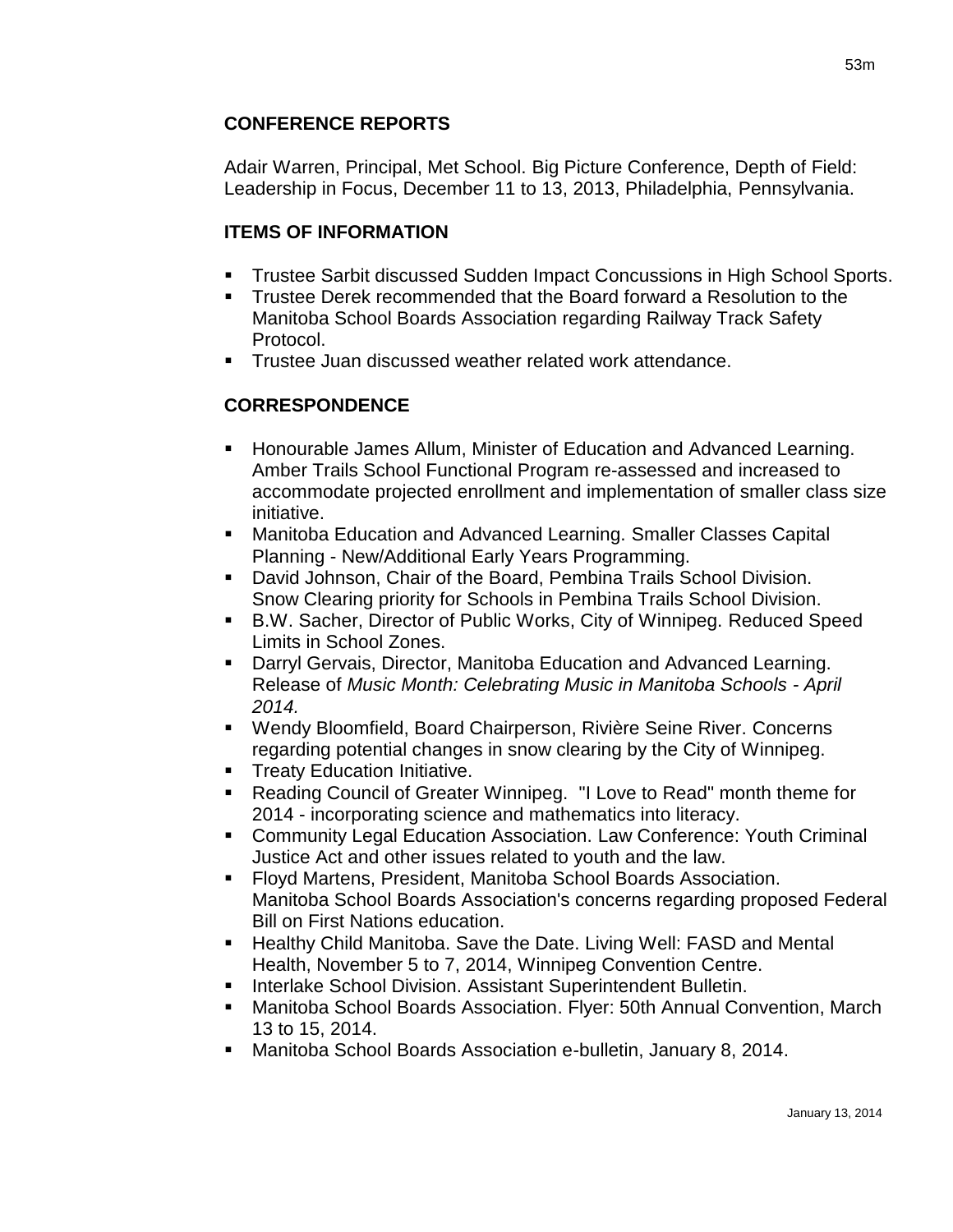# **CORRESPONDENCE**

- Manitoba School Boards Association Webinar: Getting Your House in Order, January 30 at noon.
- D. Labossiere, Secretary-Treasurer, Brandon School Division. Letter of support regarding the need for an integrated public system of early learning and child care as outlined in a letter sent to the Government from the Manitoba Child Care Association and the Child Care Coalition of Manitoba.
- Carolyn Duhamel, Executive Director, Manitoba School Boards Association. Long Service Awards.
- Kyle Andrew Lewkowich, A/Project Leader, The Public Schools Finance Board. Urban Schools - Portable Classroom Site Work at Arthur E. Wright, O.V. Jewitt and James Nisbet Community Schools.
- **Andrea Lawson, Project Leader, The Public Schools Finance Board** Amber Trails School - Site Cost Support.
- Andrea Lawson, Project Leader, The Public Schools Finance Board. Proposed Red River School - Approval to hire consultant.
- R. John Weselake, A/Executive Director, The Public Schools Finance Board. Vacant Schools as Offices for the 2017 Canada Games Host Society.
- Seven Oaks School Division, Workplace Safety & Health Steering Committee. Workplace Safety and Health Orientation for new employees.
- The Selkirk Journal, Thursday, December 19, 2013. Long-time St. Andrew's Mayor not running for re-election.
- Cynthia Hyrich, Manitoba Hydro. New Buildings Program Custom Design Path, Amber Trails Community School - Power Smart Designation.
- Wayne Shimizu, Secretary-Treasurer, Seven Oaks School Division. Letter to Andrea Lawson, Project Leader, Public Schools Finance Board regarding Garden City Collegiate TAA Facilities Addition / Renewal Request.
- Labour Relations, Manitoba School Boards Association. December 2013 Update - CPI, Unemployment Rate, Regional Trends.
- Kerri Irvin-Ross, Minister Responsible for the Status of Women. Public awareness campaign promoting healthy relationships for LGBTTQ people.
- Feasibility Study Met School. Proposed renovation at 630-640 Jefferson Avenue.
- Lenay Gutoski, Project Administrator, Bockstael Construction. Amber Trails Meeting Minutes Binder for December 18, 2013.
- Kristine Cockell, HUB International STRATA Benefits Consulting. Educational Assistants' Short Term and Long Term Disability Renewal 2014.

# **14-071 Moved to Committee of the Whole at 7:59 p.m.**

Dabee / McGowan

That the Board move into Committee of the Whole. **Carried**